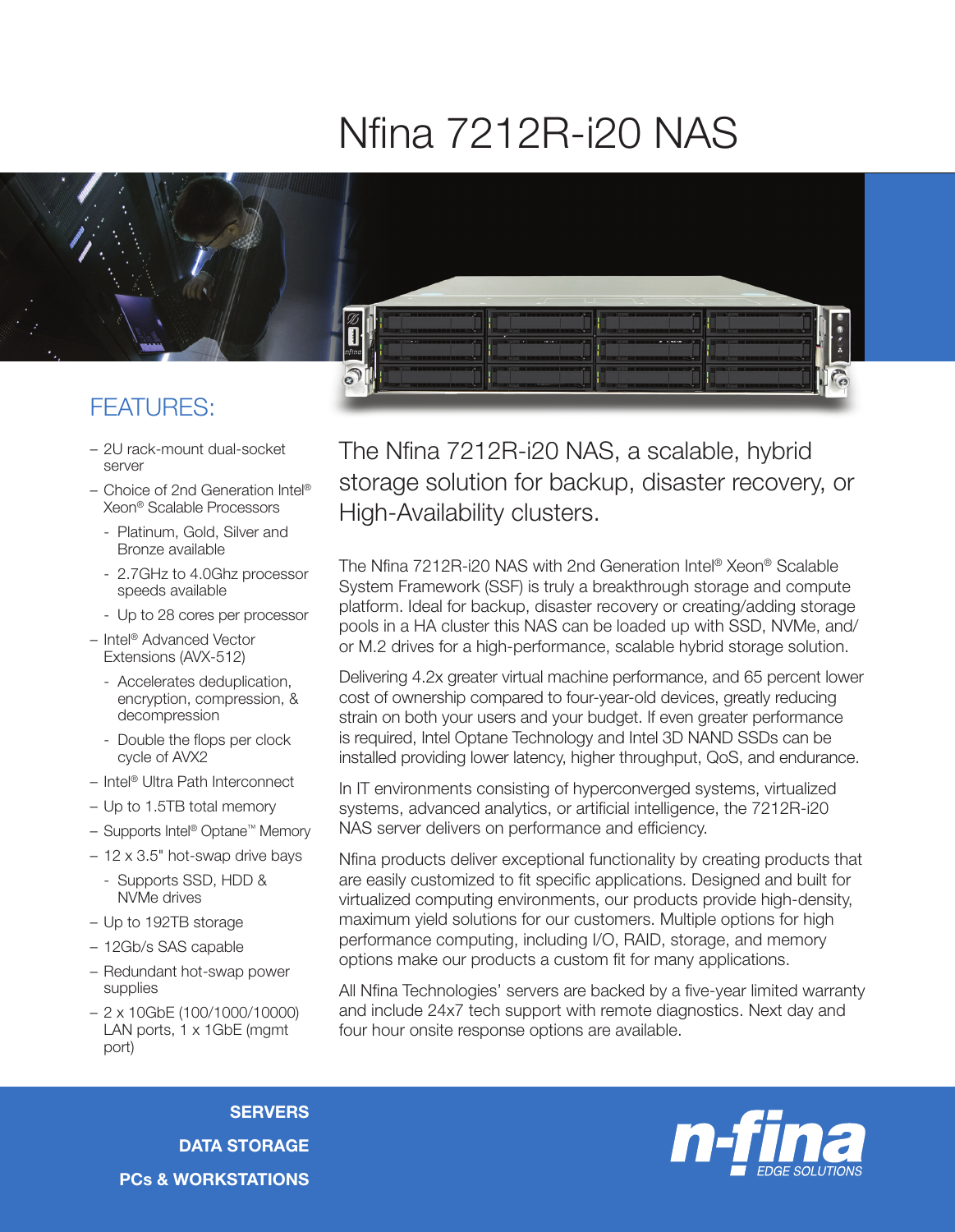## NFINA 7212R-i20 NAS

| <b>SPECIFICATIONS</b>        |                                                                                                                                                                                                                                                                                                   |
|------------------------------|---------------------------------------------------------------------------------------------------------------------------------------------------------------------------------------------------------------------------------------------------------------------------------------------------|
| Form Factor                  | 2U rack-mount, 3.44" x 16.93" x 27.95"                                                                                                                                                                                                                                                            |
| <b>Operating Temperature</b> | 10°C to 35°C (50°F to 95°F)                                                                                                                                                                                                                                                                       |
| Processor                    | 2nd Generation Intel® Xeon® Scalable Processors, up to 28 cores each                                                                                                                                                                                                                              |
| Processor Speed              | 2.7GHz to 4.0GHz                                                                                                                                                                                                                                                                                  |
| Socket                       | Dual Socket P                                                                                                                                                                                                                                                                                     |
| Memory                       | Up 24 DIMM slots, DDR4 ECC 2933 MHz<br>1.5TB Max memory capacity<br>Intel <sup>®</sup> Optane <sup>™</sup> Memory supported                                                                                                                                                                       |
| Storage                      | 12 x 3.5" or 2.5" hot-swap drive bays (front)<br>Supports: 12 SSD or HDD drives -or- 10 SSD or HDD, and 2 NVMe drives<br>2 x 2.5" rear mounted hot-swap drives (optional)<br>2 x Internal M.2 NVMe/SSDs (2280), PCIe® or SATA (optional)                                                          |
| Maximum Storage              | Up to 192TB, depending on drive type                                                                                                                                                                                                                                                              |
| Software RAID                | 0, 1, 10, optional 5                                                                                                                                                                                                                                                                              |
| Hardware RAID                | Hardware RAID (optional)                                                                                                                                                                                                                                                                          |
| Input Voltage                | 100-127V @ 8.5A, 50/60 Hz<br>200-240V @ 7.5A, 50/60 Hz                                                                                                                                                                                                                                            |
| Power Supply                 | Redundant hot-swap power supplies @ 1300W AC each                                                                                                                                                                                                                                                 |
| Remote Management            | IPMI 2.0, KVM over HTML5                                                                                                                                                                                                                                                                          |
| <b>TPM</b>                   | Version 2.0, optional                                                                                                                                                                                                                                                                             |
| Software Certifications      | VMware® ESXi 6.5-7.0 Certified                                                                                                                                                                                                                                                                    |
| OS Supported                 | Microsoft <sup>®</sup> Windows Server <sup>®</sup> 2016, 2019, Windows <sup>®</sup> 10 Pro/Enterprise,<br>VMware® ESXi <sup>™</sup> 6.0-7.0, Open-E® JovianDSS™ & DSS7, Red Hat® RHEL<br>5,6,7x, SUSE® SLES 11,12, Ubuntu 14,15,16,17, CentOS™ 6,7, XenServer®<br>6.5-7.6, more options available |
| Certifications               | NRTL Nemko (US, Canada), CE (Europe), RCM (Australia/NZ), GS (Germany),<br>FCC (US), ICES-3(A) (Canada), KC (Korea), Ukraine Certification, BSMI (Taiwan),<br>EAC (Russia), VCCI-A (Japan), RoHS EVPU 20 (China), MIC (Vietnam)                                                                   |
| Warranty                     | 5 years                                                                                                                                                                                                                                                                                           |